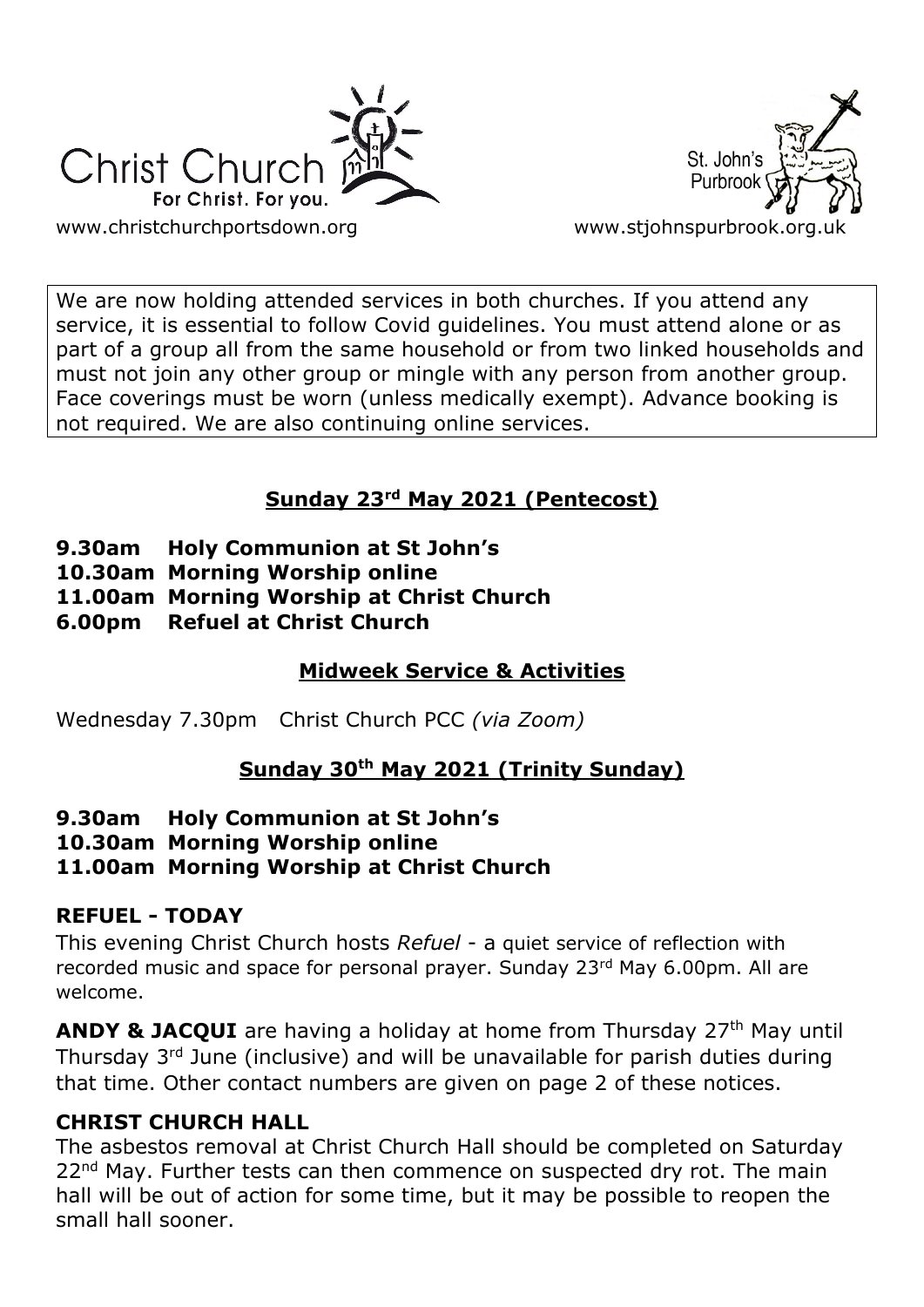## **ANNUAL MEETINGS**

**St John's APCM** will be held on Sunday 4th July *(time tbc)*. We need to elect 2 churchwardens and 4 PCC members.

**Christ Church APCM** will be held on Wednesday 14th July *(time tbc)*. We need to elect 2 churchwardens, 1 Deanery Synod member and 6 PCC members.

A PCC is responsible for the operation of their church, including the spiritual wellbeing of church members, the practical care of church buildings and the church finances. The coming year will see important decisions made about the future of our parishes. If you are on your church's electoral roll, please consider whether you could be part of your church's PCC.

## **CHRISTIAN AID WEEK**

Christ Church's Mission of the Month for May is Christian Aid. Thank you to all who supported the cake sale last week and to Jackie Quinn for organising it. £160 was collected in cake sales and loose donations (i.e. cash not in envelopes). You can still support in the following ways:

- Pick up an envelope from the back of Christ Church and place it with your donation in the collection bowl at any Christ Church service during May.
- Make an online donation at caweek.org

| <b>CONTACTS</b>      |                                            |
|----------------------|--------------------------------------------|
| <b>Vicar</b>         | Revd Andy Wilson (day off Monday)          |
|                      | vicar@christchurchportsdown.org            |
|                      | purbrookvicar@gmail.com                    |
| <b>Associate</b>     | <b>Revd Laura Cameron</b>                  |
| <b>Minister</b>      | revdlauracameron@gmail.com                 |
| <b>Curate</b>        | <b>Revd Matt Grove</b> (day off Friday)    |
|                      | matt.grove@christchurchportsdown.org       |
| <b>Churchwarden</b>  | <b>Stephen Anderson</b>                    |
| <b>CCP</b>           | stephen.anderson@christchurchportsdown.org |
| <b>Churchwarden</b>  | <b>Karina Golledge</b>                     |
| <b>CCP</b>           | thegolledges@btinternet.com                |
| <b>Administrator</b> | <b>Emma Evans</b>                          |
|                      | parish.office@christchurchportsdown.org    |
| <b>Hall Manager</b>  | Jacqui Wilson                              |
| <b>CCP</b>           | hall.manager@christchurchportsdown.org     |
| Website              | <b>Matt Doe</b>                            |
|                      | webmaster@christchurchportsdown.org        |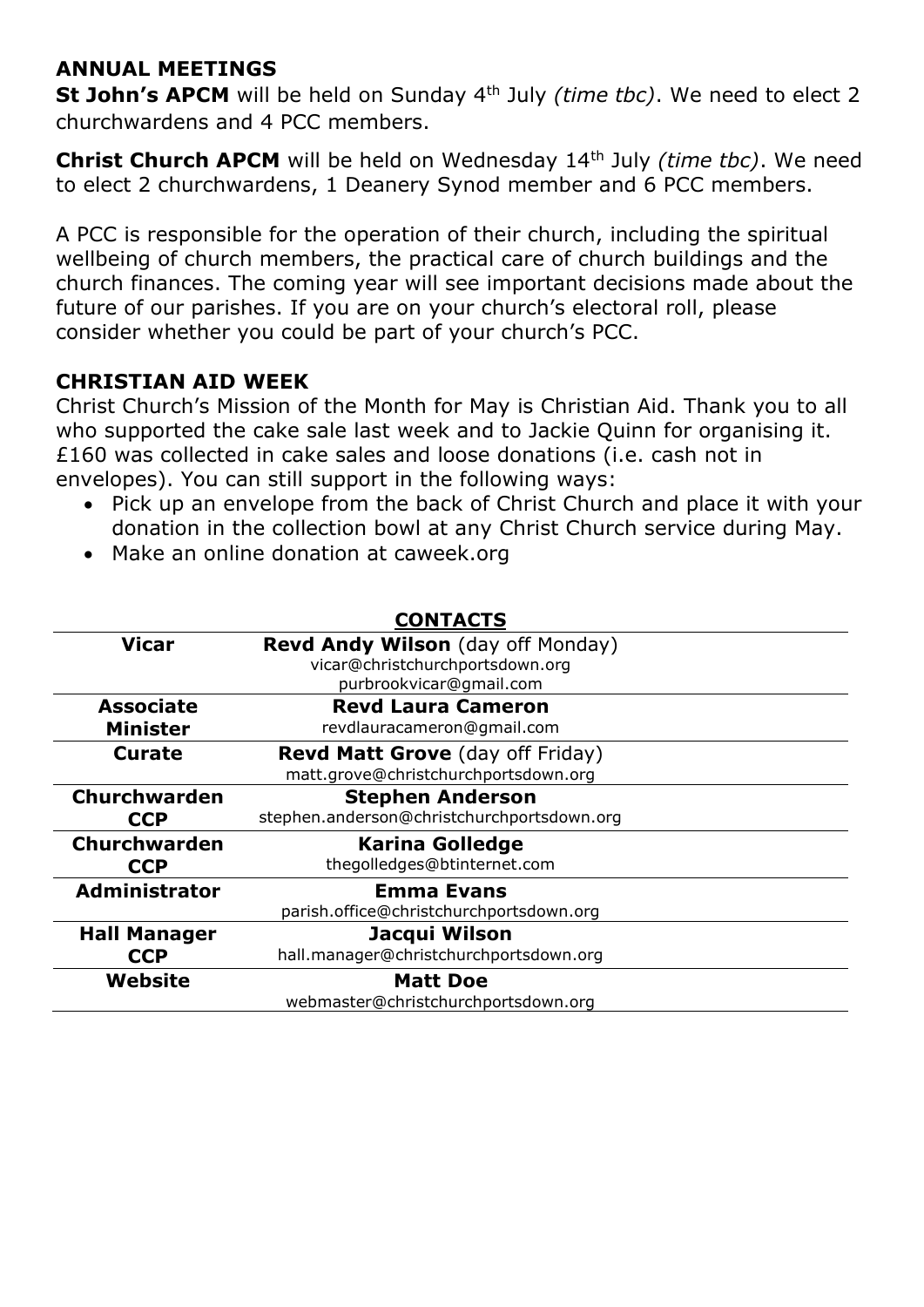#### **Sunday 23 May 2021**

Pentecost

#### **Collect**

God, who as at this time taught the hearts of your faithful people by sending to them the light of your Holy Spirit: grant us by the same Spirit to have a right judgement in all things and evermore to rejoice in his holy comfort; through the merits of Christ Jesus our Saviour, who is alive and reigns with you, in the unity of the Holy Spirit, one God, now and for ever.

#### *Amen*

## **Acts 2:1–21**

**<sup>2</sup>** When the day of Pentecost had come, they were all together in one place. <sup>2</sup> And suddenly from heaven there came a sound like the rush of a violent wind, and it filled the entire house where they were sitting.  $3$  Divided tongues, as of fire, appeared among them, and a tongue rested on each of them. <sup>4</sup> All of them were filled with the Holy Spirit and began to speak in other languages, as the Spirit gave them ability. <sup>5</sup> Now there were devout Jews from every nation under heaven living in Jerusalem. <sup>6</sup> And at this sound the crowd gathered and was bewildered, because each one heard them speaking in the native language of each.  $<sup>7</sup>$  Amazed and astonished, they asked,</sup> 'Are not all these who are speaking Galileans? <sup>8</sup> And how is it that we hear, each of us, in our own native language? <sup>9</sup> Parthians, Medes, Elamites, and residents of Mesopotamia, Judea and Cappadocia, Pontus and Asia, <sup>10</sup> Phrygia and Pamphylia, Egypt and the parts of Libya belonging to Cyrene, and visitors from Rome, both Jews and proselytes, <sup>11</sup> Cretans and Arabs—in our own languages we hear them speaking about God's deeds of power.' <sup>12</sup> All were amazed and perplexed, saying to one another, 'What does this mean?' <sup>13</sup> But others sneered and said, 'They are filled with new wine.' <sup>14</sup> But Peter, standing with the eleven, raised his voice and addressed them: 'Men of Judea and all who live in Jerusalem, let this be known to you, and listen to what I say,  $15$  Indeed, these are not drunk, as you suppose, for it is only nine o'clock in the morning.  $^{16}$  No, this is what was spoken through the prophet Joel:  $^{17}$  "In the last days it will be, God declares, that I will pour out my Spirit upon all flesh, and your sons and your daughters shall prophesy, and your young men shall see visions, and your old men shall dream dreams.  $18$  Even upon my slaves, both men and women, in those days I will pour out my Spirit; and they shall prophesy. <sup>19</sup> And I will show portents in the heaven above and signs on the earth below, blood, and fire, and smoky mist. <sup>20</sup> The sun shall be turned to darkness and the moon to blood, before the coming of the Lord's great and glorious day. <sup>21</sup> Then everyone who calls on the name of the Lord shall be saved."

#### *This is the word of the Lord. Thanks be to God.*

### **Psalm 104:26–36, 37b**

<sup>26</sup> O Lord, how manifold are your works! In wisdom you have made them all; the earth is full of your creatures.<sup>27</sup> There is the sea, spread far and wide, and there move creatures beyond number, both small and great. <sup>28</sup> There go the ships, and there is that Leviathan which you have made to play in the deep. <sup>29</sup> All of these look to you to give them their food in due season.  $30$  When you give it them, they gather it; you open your hand and they are filled with good.  $31$  When you hide your face they are troubled; when you take away their breath, they die and return again to the dust. <sup>32</sup> When you send forth your spirit, they are created, and you renew the face of the